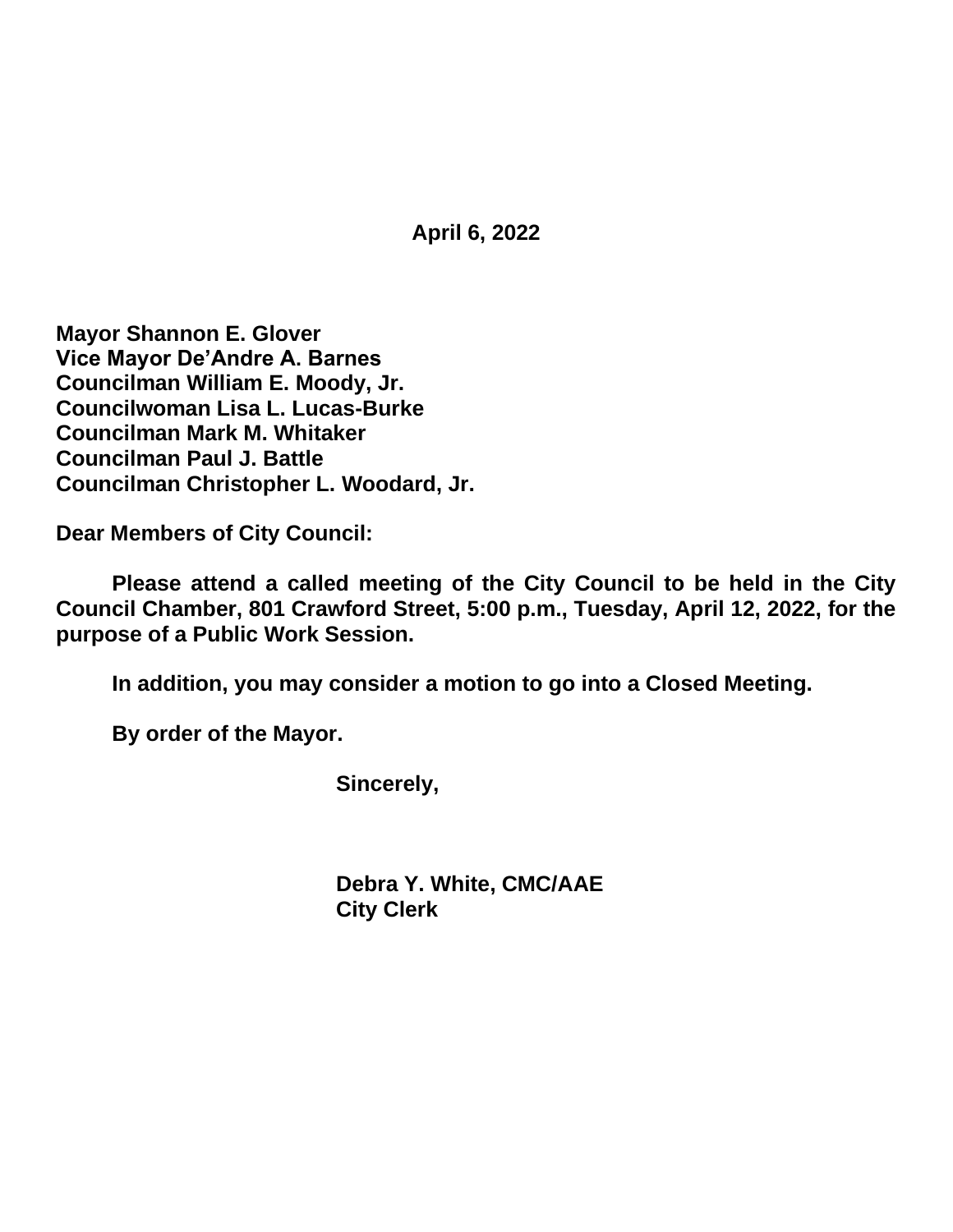**Portsmouth City Council Public Work Session Tuesday, April 12, 2022 5:00 p.m.**

- **1. [Budget Drivers](https://www.portsmouthva.gov/DocumentCenter/View/12242/Budget-Drivers-FY-2023-no-Notes)**
- **2. [Community Development Block Grant \(CDBG\) Annual Plan](https://www.portsmouthva.gov/DocumentCenter/View/12240/CDBG-HOME-4-4-22)**
- **3. City Manager's Report/Report Backs**
- **4. City Council Liaison Reports**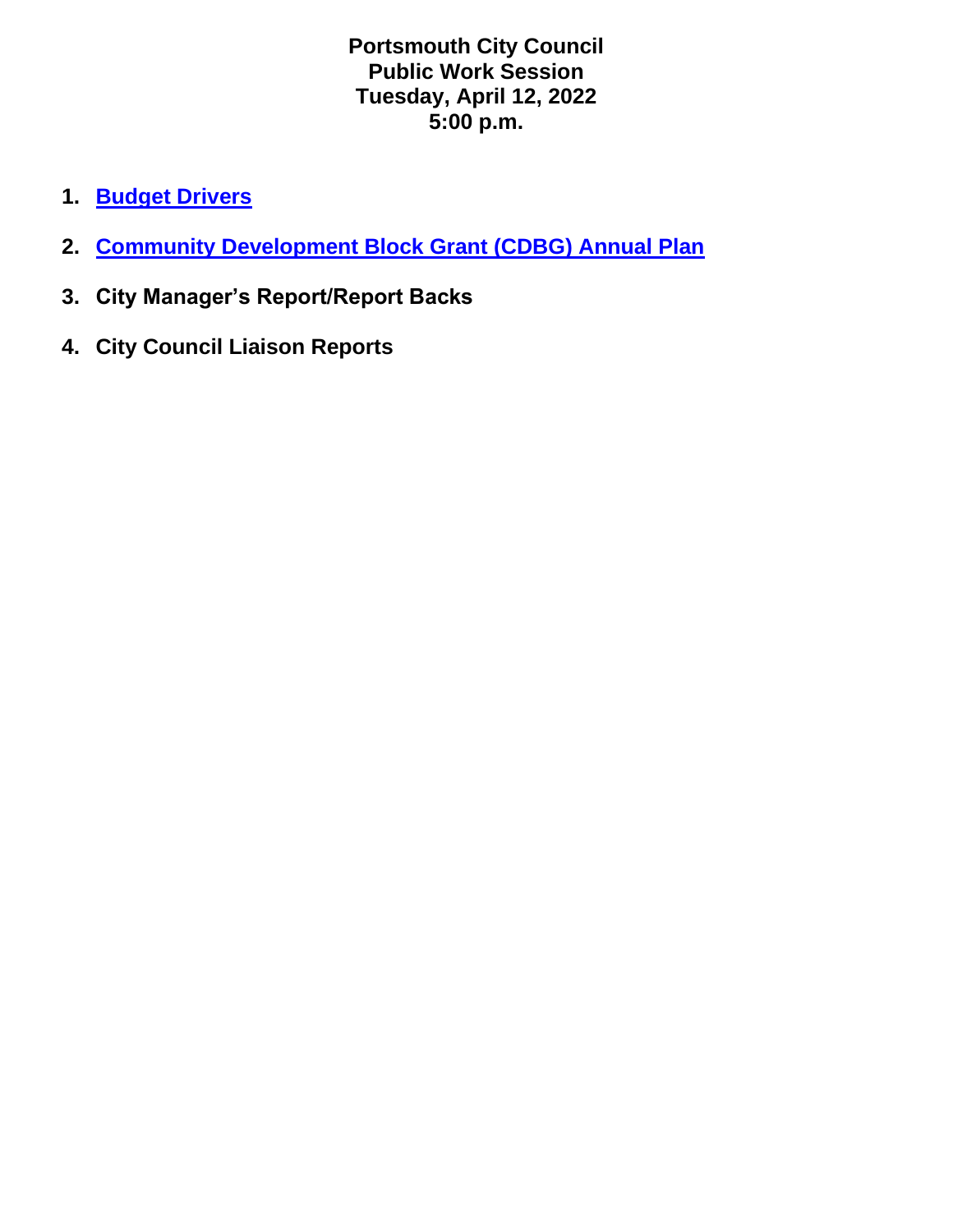

# CITY COUNCIL AGENDA

**Tuesday, April 12, 2022 - 7:00 p.m. City Council Chamber 801 Crawford Street, 6th Floor, Portsmouth, Virginia**

**CALL TO ORDER**

**MOMENT OF SILENCE** 

**PLEDGE OF ALLEGIANCE** 

**ROLL CALL**

**[MINUTES](https://www.portsmouthva.gov/DocumentCenter/View/12210/City-Council-Minutes) (**Roll Call)

# **\*CITY COUNCIL RULES REQUIRE A LIMIT OF UP TO FIVE (5) MINUTES TO SPEAK\***

# **PUBLIC HEARINGS**

- **22-106** Public hearing to solicit citizen comments on the Community Development Block Grant (CDBG) Annual Action Plan. **[Public hearing notice](https://www.portsmouthva.gov/DocumentCenter/View/12211/22-106-CDBG-public-hearing-notice)**
- **22-107** (a) Public hearing to consider the Annual Operating Budget for FY2023. **[Public hearing notice](https://www.portsmouthva.gov/DocumentCenter/View/12212/22-107a-Operating-Budget-public-hearing-notice)**
	- (b) Public hearing on the recommended 2023-2027 Capital Improvement Program. **[Public hearing notice](https://www.portsmouthva.gov/DocumentCenter/View/12213/22-107b-CIP-public-hearing-notice)**
	- (c) Public hearing on proposed changes to Rates and Levies for the Fiscal Year ending June 30, 2023. **[Public hearing notice](https://www.portsmouthva.gov/DocumentCenter/View/12214/22-107c-Rates-and-Levies-public-hearing-notice)**

#### **22 - 108 - Public hearing on use permit application:**

**[UP-22-04](https://www.portsmouthva.gov/DocumentCenter/View/12232/22-108-Public-hearing) DOWNTOWN** - Resolution granting the request of Edward Walker of Court Street Entertainment, LLC for a Use Permit for an entertainment establishment at 467 Court Street in the Downtown D1-T5 zoning sub-district. The Build One Portsmouth Comprehensive Plan's Future Land Use Map designates this property as Mixed-Use Downtown. (Roll Call Vote)

#### **[Resolution](https://www.portsmouthva.gov/DocumentCenter/View/12216/22-108-Resolution)**

## **CITY MANAGER'S REPORT**

**22-109** Adoption of an ordinance to amend Division 1 of Article VII of Chapter 22 of the Code of the City of Portsmouth, Virginia (One-Way Streets) by amending Sections 22-451, 22-452, and 22-453 to clarify the process for establishing one-way streets. (Roll Call Vote)

**[Executive Brief and documentation](https://www.portsmouthva.gov/DocumentCenter/View/12217/22-109-CMR-and-documentation) [Ordinance](https://www.portsmouthva.gov/DocumentCenter/View/12218/22-109-Ordinance)**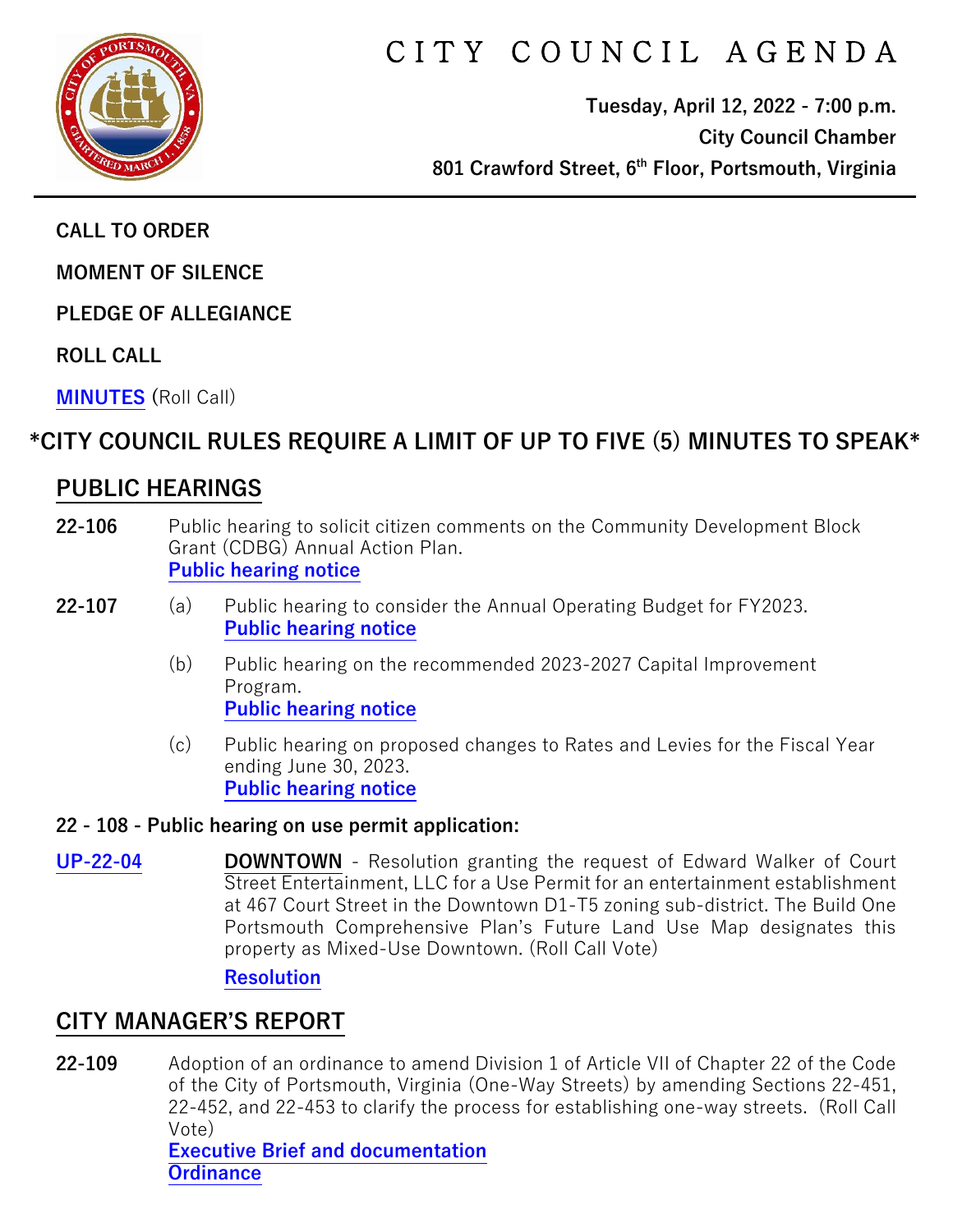- **22-110** Adoption of an ordinance accepting funding from the Virginia Department of Social Services (VDSS) in the amount of \$1,000.00 and appropriating said amount in the FY 2022 Social Services Fund for Child Abuse Prevention Public Awareness activities. (Roll Call Vote) **[Executive Brief and documentation](https://www.portsmouthva.gov/DocumentCenter/View/12219/22-110-CMR-and-documentation) [Ordinance](https://www.portsmouthva.gov/DocumentCenter/View/12220/22-110-Ordinnce)**
- **22-111** Adoption of an ordinance accepting with appreciation a donation of \$200.00 to The Department of Social Services (DSS) from The Portsmouth Chapter of the National Drifters, Incorporated and appropriating said funds to the FY 2022 Social Services Fund for use by DSS to support our Food Pantry. (Roll Call Vote) **[Executive Brief and documentation](https://www.portsmouthva.gov/DocumentCenter/View/12221/22-111-CMR-and-documentation) [Ordinance](https://www.portsmouthva.gov/DocumentCenter/View/12222/22-111-Ordinance)**
- **22-112** Adoption of an ordinance to re-appropriate funds in the amount of \$547,023 that were encumbered but unexpended prior to July 1, 2021, from the FY 2021 Portsmouth Public Schools General Fund Budget to the FY 2022 Portsmouth Public Schools General Fund Budget. (Roll Call Vote) **[Executive Brief and documentation](https://www.portsmouthva.gov/DocumentCenter/View/12223/22-112-CMR-and-documentation) [Ordinance](https://www.portsmouthva.gov/DocumentCenter/View/12224/22-112-Ordinance)**
- **22-113** Adoption of an ordinance to appropriate grant funds in the amount of \$71,846,799 to the FY 2022 Portsmouth Public Schools Grants Fund Budget. (Roll Call Vote) **[Executive Brief and documentation](https://www.portsmouthva.gov/DocumentCenter/View/12225/22-113-CMR-and-documentation) [Ordinance](https://www.portsmouthva.gov/DocumentCenter/View/12226/22-113-Ordinance)**
- **22-114** Adoption of an ordinance to appropriate the value of USDA Donated Commodities in the amount of \$450,000 to the FY 2022 Portsmouth Public Schools Food Services budget. (Roll Call Vote) **[Executive Brief and documentation](https://www.portsmouthva.gov/DocumentCenter/View/12227/22-114-CMR-and-documentation) [Ordinance](https://www.portsmouthva.gov/DocumentCenter/View/12228/22-114-Ordinance)**
- **22-115** Adoption of a resolution authorizing the conveyance of approximately 2,081 square feet of property having an address of 1227 Holland Road in Suffolk and the grant of an adjacent temporary construction easement encompassing approximately 1,750 square feet to the City of Suffolk in furtherance of a culvert rehabilitation project. (Roll Call Vote) **[Executive Brief and documentation](https://www.portsmouthva.gov/DocumentCenter/View/12233/22-115-CMR-and-documentation)**

**[Resolution](https://www.portsmouthva.gov/DocumentCenter/View/12230/22-115-Resolution)**

## **NEW BUSINESS**

- **22-116** Boards and Commissions (Roll Call Vote)
- 22-117 Items Submitted by Council Members
- **22-118 [Report on Pending Items](https://www.portsmouthva.gov/DocumentCenter/View/12229/Non-Agenda-Speakers-Report-Final)**
- **22-119** Non-Agenda Speakers